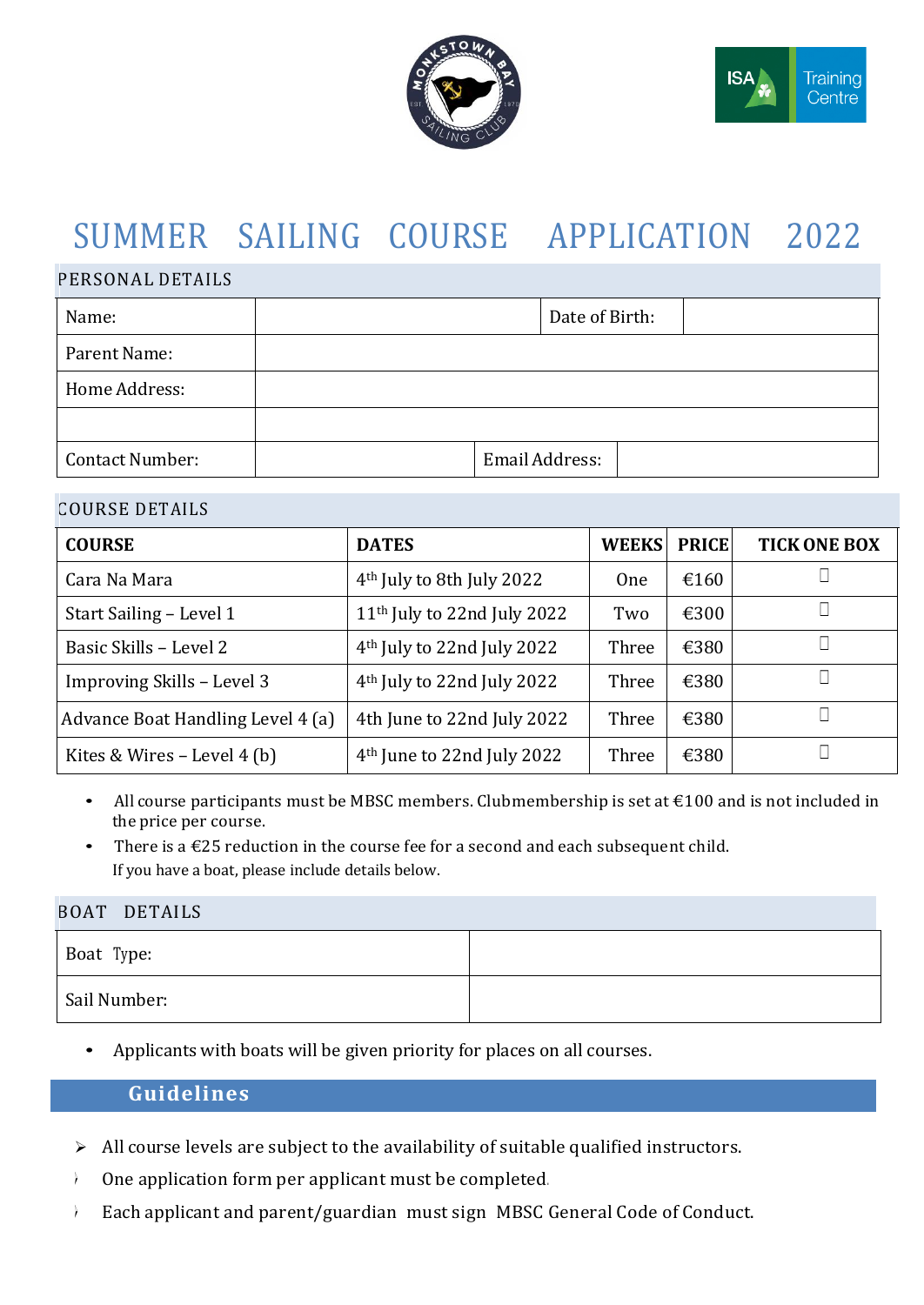# **COURSE CRITERIA**

- 1. Applicants must be 10 years of age to apply for Start Sailing.(Birth Certificate to bemade available if requested)
- 2. All applicants must be MBSC members
- 3. The number of places on each course is limited to maintain a manageable and safe teaching environment. Priority will be given to previous applicants
- 4. All applicants must have a boat or a place on a boat that is seaworthy. Without a boat or a place on a boat, time on the water may be jeopardised
- 5. Boatsused on the course must be of **seaworthy condition** and must comply with the MBSC BoatP olicy. Collisions, damage to boats and to rigging are governed by the MBSC Boat Policy.
- 6. Course participants must have a copy of the current boat insurance policy for their boat.
- 7. All boats must be sea worthy. Safety checks will be made at the beginning of the course and spot checks will be ongoing during the course.
- 8. All applicants must have their own buoyancy aid, which must be snug fitting and worn at all times on the water, slipway, piers and dinghy park. **Wet or dry suits must be worn**. No flip-flops or loose shoes allowed. Proper sailing boots/shoes are essential.
- 9. Parents must advise the Junior Organiser in writing of any specific medical condition or disability a child may suffer from.
- 10. All applicants and parents must abide by the MBSC Code of conduct
- 11. Sailors always must make sure to keep the club house, dressing rooms and village tidy.
- 12. In becoming a member or renewing your membership of Monkstown Bay Sailing Club Limited, you automatically become a member of Irish Sailing, the national governing body. We will share certain information about you with them including your name and email address, so they can include you on updates of operational activity, their monthly newsletter and invitations to certain events such as the Irish Sailing Awards, conferences, AGM etc.

# **PARENTAL INVOLVEMENT & COMMUNICAITON**

The instructor's job is to work directly with the juniors, so the parents are asked NOT to interrupt an instructor during scheduled class time. If a parent has a comment, concern, or idea, they MUST communicate with the Junior Organiser.

If a junior is away, ill or will be arriving late, please notify the Junior Organiser.

If you have a specific need to discuss an idea or issue with the Junior Organiser, please ring to make an appointment. The Junior Organiser may be reached by telephone at 085-8431998. If there is no answer, please leave a message and someone will get back to you as soon as possible.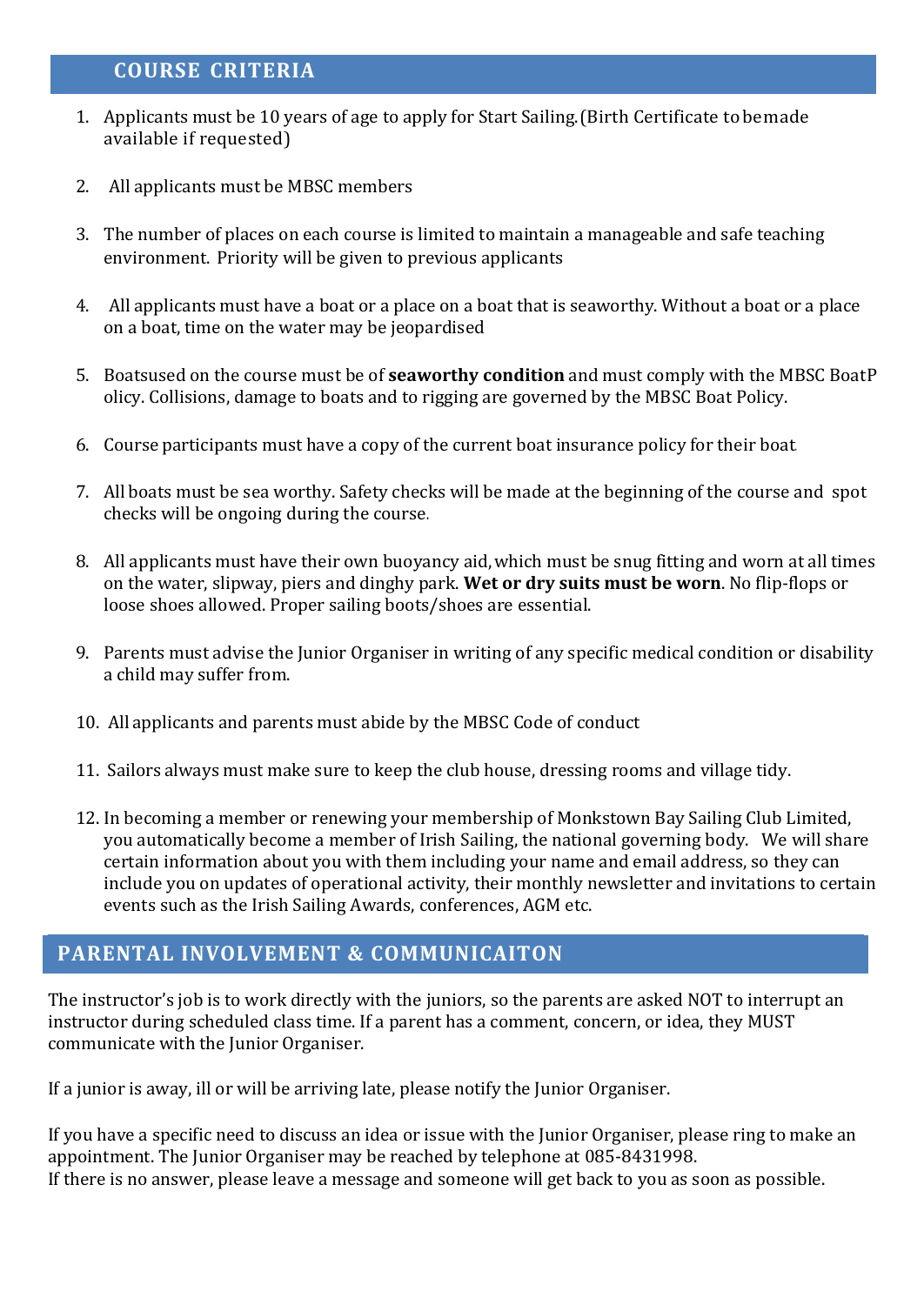# **COURSE MISSION STATEMENT & PROGRAM GOALS**

# MBSC JUNIOR SAILING MISSION STATEMENT

The junior sailing Program strives to:

- To interest and lead juniors in developing safe sailing skills
- Promote maximum junior attendance at all junior activities and regattas.
- Conduct and further develop our sailing program.
- Develop curriculum that promotes self-esteem, camaraderie, and sportsmanship both on and
- off the water
- Develop parental involvement that will support the various fleets and activities of the Youth
- Program.
- Modernize and improve boats and fleets

# **MBSC CODE OF CONDUCT**

These are guidelines to assist members with conduct matters that may be encountered during the sailing course or at competitions.

The club policy is to develop acceptable behaviour to which all sailors conform.

Acceptable Behaviour is not designed to limit your enjoyment of sailing, but it is important that everyone has an equal chance to participate in a safe and well-organised course

## **Remember that your actions both on and off the water reflect on you and your sailing Club.**

"You haven't won the race, if in winning; You have lost the respect of your competitors."

Paul Elvstrom, 4-time Olympic Gold Medallist

## GENERAL GUIDELINES ON ACCEPTABLEBEHAVIOUR

- 1. AllSailors are expected to always treat their instructors and other sailors and club officials with respect. All sailors are expected to treat club property with respect.
- 2. Bullying of others on the course will not be accepted. All courseparticipants are expectedto try to get on with each other. No one should be excluded by others. Try to encourage others to be part of the group and involve them in conversations etc.
- 3. If others are misbehaving, do not join in.
- 4. All sailors are expectedto finish at 4.30 pm. Lunch is from 12.30 pm to 1.30 pm. **Sailors are not allowed home or to the park at lunchtime except with a permission note from their parents.**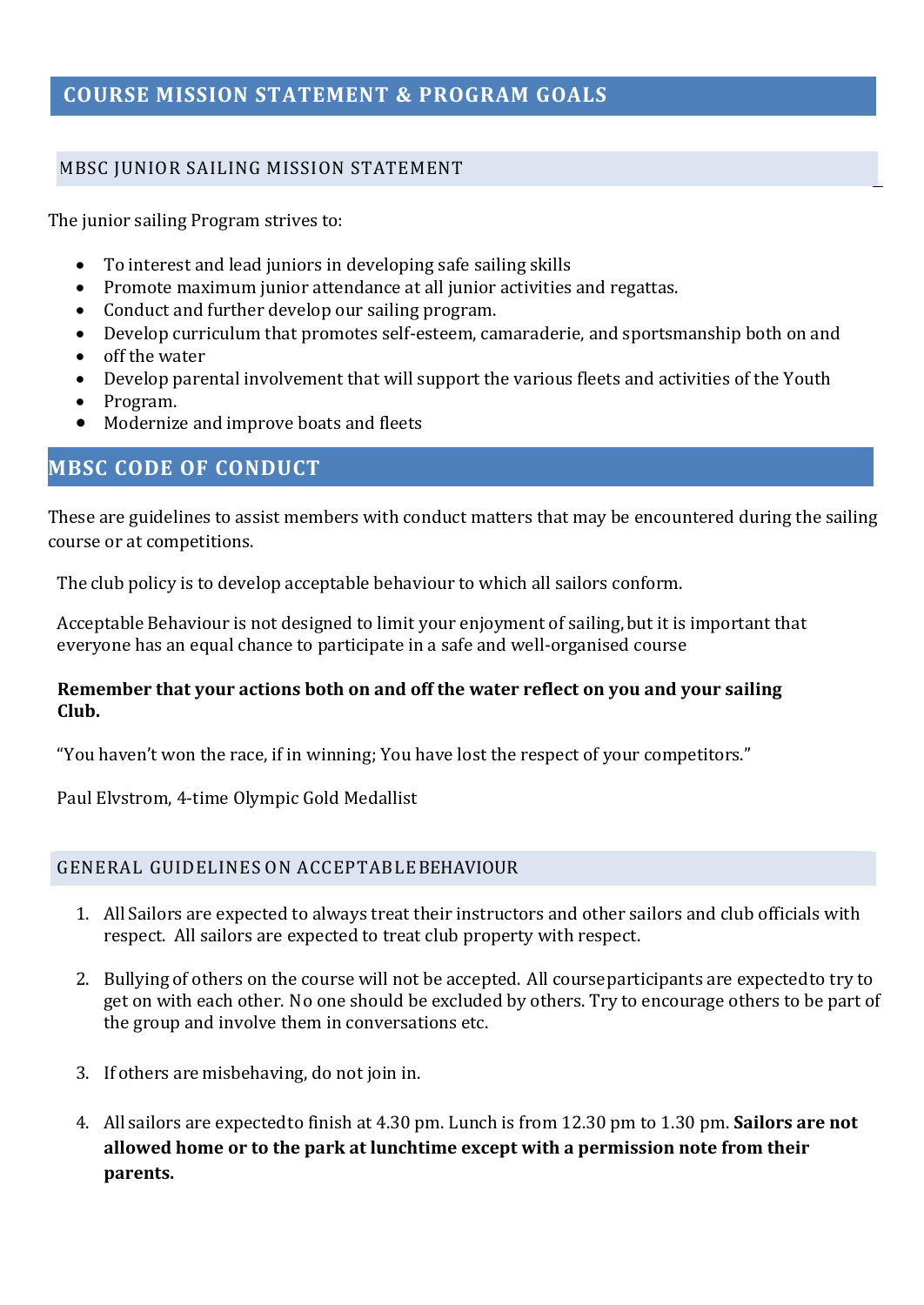- 5. Parents/guardians are responsible for their child/children in the dressing room, club house and all outside areas before the course has commenced and once the course has ended for the day
- 6. **Phones are not allowed out on the water with sailors.** Mobile phones are to be left in the clubhouse during course times. They may be used at lunch times.
- 7. Sailors are to avoid collision at all costs (see MBSC Boat Policy)

# SERIOUS BREACHES OF BEHAVIOUR

Serious breaches include violence, theft, actions which result in accident or injury, damage to property, serious disrespect of Instructors and Club Officials will necessitate the completion of a critical incident form which will be submitted to the Junior Organiser and Senior Instructor and may result in exclusion from the sailing course.

# **DECLARATIONS**

# TO BE FILLED IN AND SIGNED BY PARENT/GUARDIAN

 I have read the MBSC Code of Conduct, and I am happy to comply in full with all the terms outlined.

Parent/Guardian signature: Date: \_\_\_\_\_\_\_\_\_\_\_\_\_\_\_\_\_\_\_\_\_\_\_\_\_\_\_\_\_\_\_\_\_\_\_\_\_\_

## TO BE FILLED IN AND SIGNED BY COURSE PARTICIPANT.

I **have read the MBSCCode of Conduct**, and I willdomy utmost to comply infull with all the terms outlined.

Course Participant signature: Date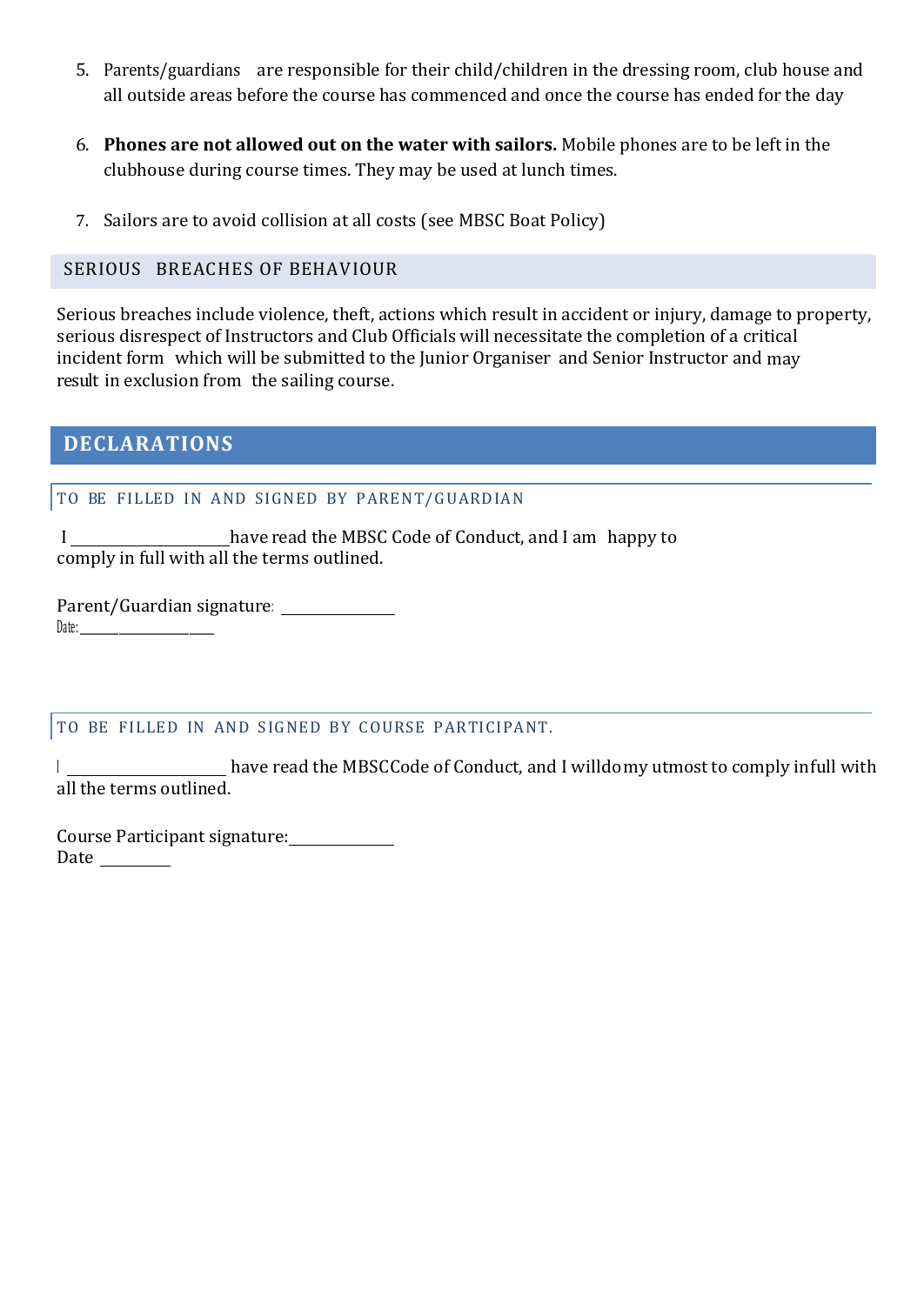# **INSURANCE DECLARATION**

I (Parent) declare that Marine Liability Insurance with a limit of indemnity not less than $£1,300,000$  is in force which covers the boat(s) being used by the owner or course participants

other than the boat owner for the duration of the course.

I understand that noliabilityis attachedto MBSC,its members or itsservantsforany loss ordamageto property or injury sustained by any participant on the course

Parent/Guardian signature: Date:

# **PHOTOGRAPHIC PERMISSION**

During the SailingCoursephotographs may be taken as part of the course I give permission for photographs and video of my son / daughter may be taken

Parent/Guardian signature: Date: \_\_\_\_\_\_\_\_\_\_\_\_\_\_\_\_\_\_\_\_\_\_\_\_\_\_\_\_\_\_\_\_\_\_\_\_\_\_\_\_\_\_\_\_\_

# **MBSC BOAT POLICY**

I have read, understood, and agree to abide by the MBSC Boat Policy.

Parent/Guardian signature: Date: \_\_\_\_\_\_\_\_\_\_\_\_\_\_\_\_\_\_\_\_\_\_\_\_\_\_\_\_\_\_\_\_\_\_\_\_\_\_\_\_\_\_\_\_\_\_\_\_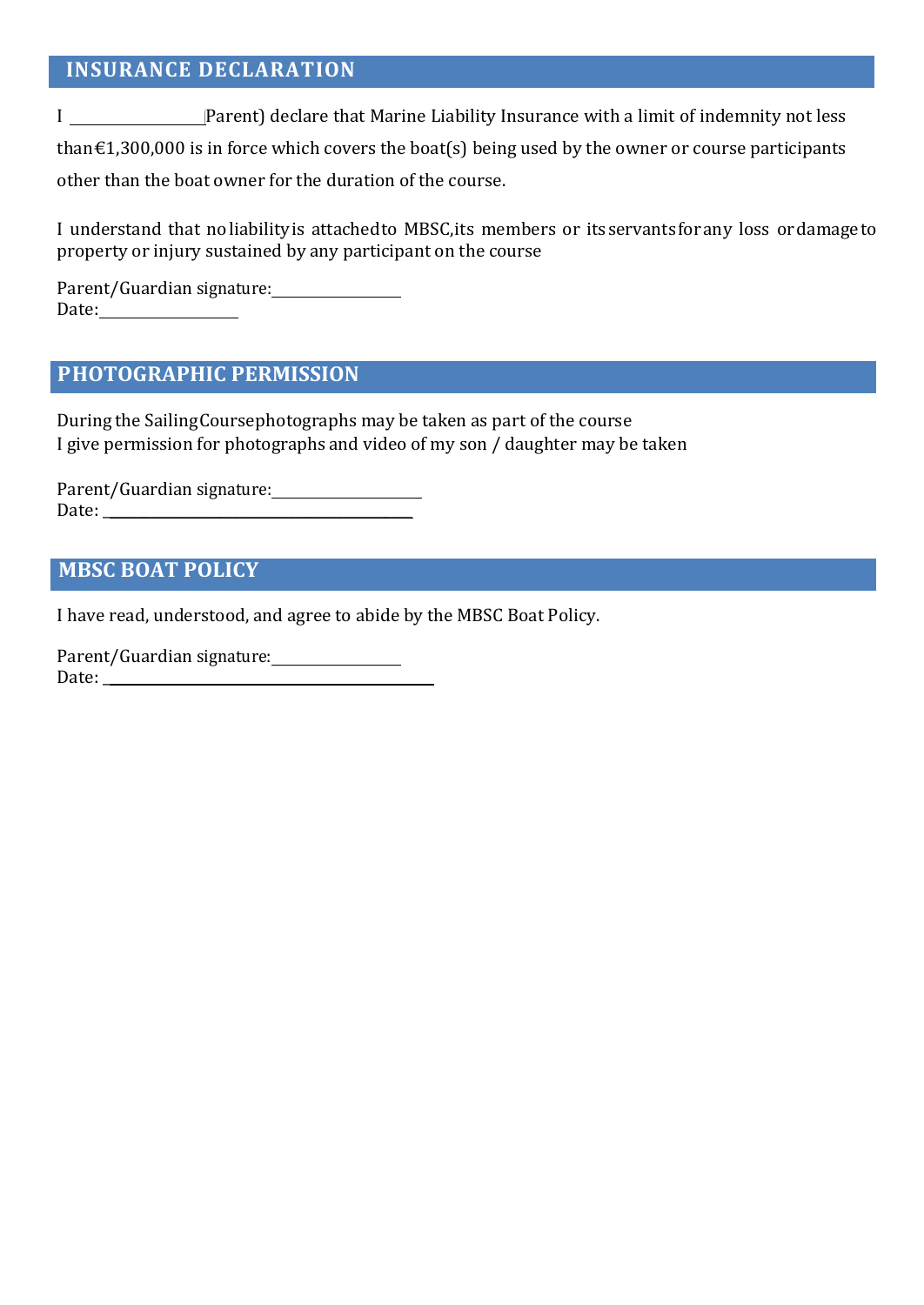# **MBSC SAILING COURSE MEDICAL FORM**

JuniorSailor Name: Date of Birth:

l

 $\overline{a}$  $\overline{a}$ 

 $\overline{a}$  $\overline{a}$ 

Is your daughter/son allergic to anything (e.g., penicillin, aspirin, tetanus etc.)?

Please list any medical condition your son/daughter may have (e.g. epilepsy, asthma etc.)

\_\_\_\_\_\_\_\_\_\_\_\_\_\_\_\_\_\_\_\_\_\_\_\_\_\_\_\_\_\_\_\_\_\_\_\_\_\_\_\_\_\_\_\_\_\_\_\_\_\_\_\_\_\_\_\_\_\_\_\_\_\_\_\_\_\_\_\_\_\_\_

Is your child having any medical treatment at present? If so, please give details of medication which she/he on?

\_\_\_\_\_\_\_\_\_\_\_\_\_\_\_\_\_\_\_\_\_\_\_\_\_\_\_\_\_\_\_\_\_\_\_\_\_\_\_\_\_\_\_\_\_\_\_\_\_\_\_\_\_\_\_\_\_\_\_\_\_\_\_\_\_\_\_\_\_\_\_\_\_\_\_\_\_\_\_\_\_\_\_\_\_\_\_\_\_\_\_\_\_\_\_\_\_\_\_\_\_\_\_\_\_\_\_\_\_

\_\_\_\_\_\_\_\_\_

\_\_\_\_\_\_\_\_\_\_

Has your child been in contact with any infectious diseases within the last month? Please give details.

 \_\_\_\_\_\_\_\_\_\_\_ \_\_\_\_\_\_\_\_\_\_\_\_\_\_\_\_\_\_\_\_\_\_\_\_\_\_\_\_\_\_\_\_\_\_\_\_\_\_\_\_\_\_\_\_\_\_\_\_\_\_\_\_\_\_\_\_\_\_\_\_\_\_\_\_\_\_\_\_\_\_\_\_\_\_\_\_\_\_\_\_\_\_\_\_\_\_\_\_

 $\mathcal{L}_\text{max}$  , and the contract of the contract of the contract of the contract of the contract of the contract of the contract of the contract of the contract of the contract of the contract of the contract of the contr

|                                      | Has your daughter/son had an anti-tetanus injection? If so, please give date of last |  |
|--------------------------------------|--------------------------------------------------------------------------------------|--|
| injection and any other information. |                                                                                      |  |

\_\_\_\_\_\_\_\_\_\_\_\_\_\_\_\_\_\_\_\_\_\_\_\_\_\_\_\_\_\_\_\_\_\_\_\_\_\_\_\_\_\_\_\_\_\_\_\_\_\_\_\_\_\_\_\_\_\_\_\_\_\_\_\_\_\_\_\_\_\_\_

\_\_\_\_\_\_\_\_\_\_\_\_\_\_\_\_\_\_\_\_\_\_\_\_\_\_\_\_\_\_\_\_\_\_\_\_\_\_\_\_\_\_\_\_\_\_\_\_\_\_\_\_\_\_\_\_\_\_\_\_\_\_\_\_\_\_\_\_\_\_\_\_

#### EMERGENCY PERMISSION

I hereby give my permission to the Junior Organising Team/Instructor to sign for whatever medical treatment deemed necessary in an emergency for my daughter/son.

This information may be shared with parents on duty and any other officials deemed necessary.

| Sailor Name:                                       |                         |  |  |  |  |
|----------------------------------------------------|-------------------------|--|--|--|--|
| Signature:                                         | [Parent/Guardian] Date: |  |  |  |  |
| Please use this space for any further information: |                         |  |  |  |  |